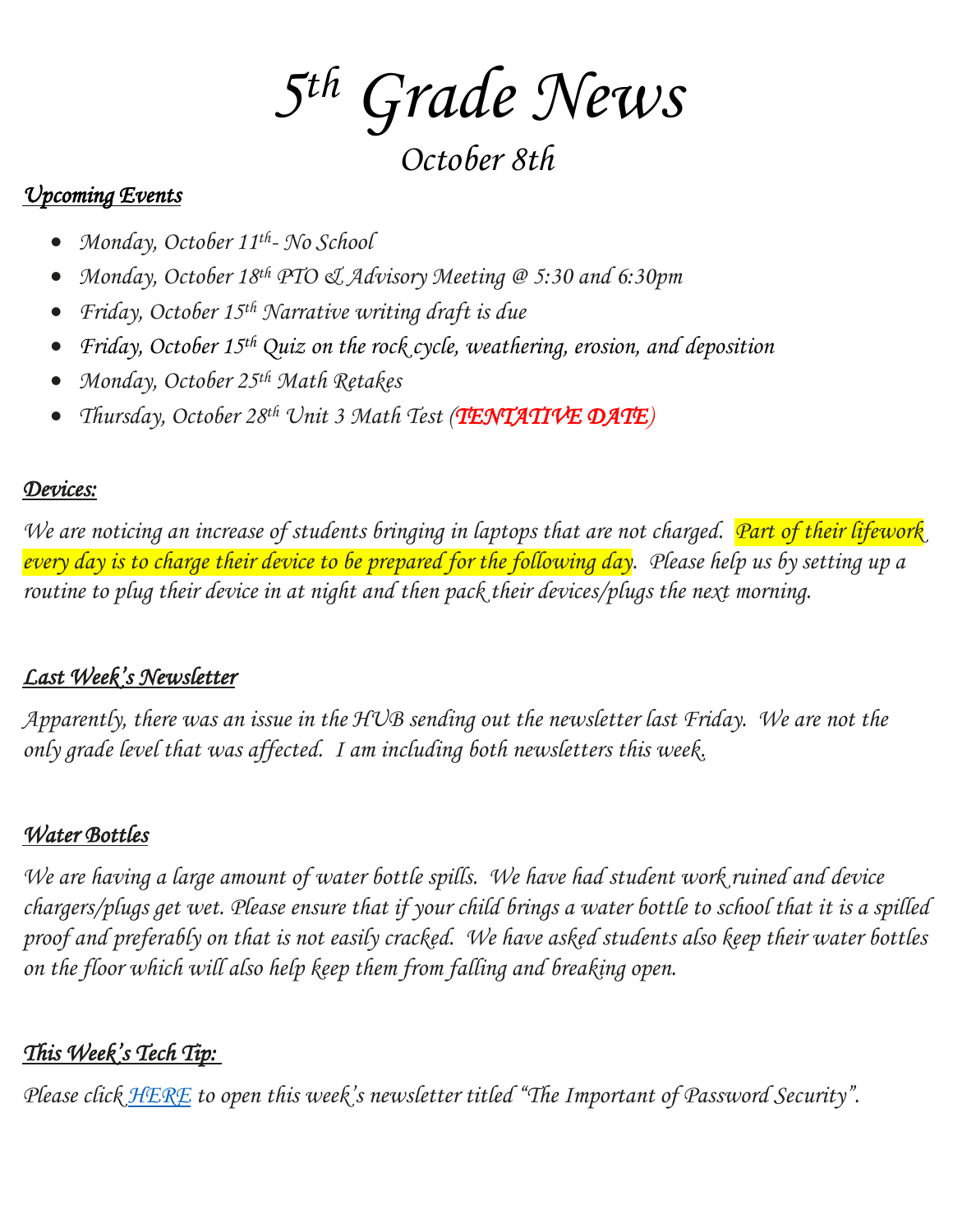*5 th Grade News*

*October 8th*

#### *PTO News:*

*Usborne Card Sales Ends on 10/15 Ever have that last minute need for a birthday card? Looking for holiday cards? Like just being prepared at all times? This is a great opportunity to stock up while supporting Pennington PTO. Sale Runs from Oct. 1 -Oct. 15th [Pennington](http://track.spe.schoolmessenger.com/f/a/M4WceoVJnlKgqMWXiBELIw~~/AAAAAQA~/RgRjPfPzP4SYAWh0dHBzOi8vbmFtMTAuc2FmZWxpbmtzLnByb3RlY3Rpb24ub3V0bG9vay5jb20vP3VybD1odHRwcyUzQSUyRiUyRnRpbnl1cmwuY29tJTJGcGVubmluZ3RvbnNjaG9vbHVzYm9ybmVjYXJkcyZkYXRhPTA0JTdDMDElN0NNQ0NVTExBWCU0MHB3Y3MuZWR1JTdDMzJkNTVkYWIwNzcyNGMwMWY3YjEwOGQ5ODgxOWFhZDclN0MxN2IwOWE2ZDk1ZTQ0ZDFlODVlMzFjZTBkNGRlN2ZjMSU3QzAlN0MwJTdDNjM3NjkwNDY3NjAxOTc1MDI0JTdDVW5rbm93biU3Q1RXRnBiR1pzYjNkOGV5SldJam9pTUM0d0xqQXdNREFpTENKUUlqb2lWMmx1TXpJaUxDSkJUaUk2SWsxaGFXd2lMQ0pYVkNJNk1uMCUzRCU3QzIwMDAmc2RhdGE9QUFmaWdOMlI2MDg4SzFnJTJCMjhJeGgxOFFIRXhIZWNwa3hsMCUyRmE0R0JzcGMlM0QmcmVzZXJ2ZWQ9MFcHc2Nob29sbUIKYVtzwFxhMDNwNFIRTUNDVUxMQVhAcHdjcy5lZHVYBAAAAAE~) Usborne Card Sales*

*Krispy Kreme Digital Dozen Ends on 10/08 We are extending the Krispy Kreme Donut sale another week as we still have a few digital dozen available. If you are interested in purchasing, pls visit: [Pennington](http://track.spe.schoolmessenger.com/f/a/3ZhrLdkF8zj1dNh0IFLpzw~~/AAAAAQA~/RgRjPfPzP4SQAWh0dHBzOi8vbmFtMTAuc2FmZWxpbmtzLnByb3RlY3Rpb24ub3V0bG9vay5jb20vP3VybD1odHRwcyUzQSUyRiUyRnRpbnl1cmwuY29tJTJGcGVubmluZ3RvbnNjaG9vbGRvbnV0cyZkYXRhPTA0JTdDMDElN0NNQ0NVTExBWCU0MHB3Y3MuZWR1JTdDMzJkNTVkYWIwNzcyNGMwMWY3YjEwOGQ5ODgxOWFhZDclN0MxN2IwOWE2ZDk1ZTQ0ZDFlODVlMzFjZTBkNGRlN2ZjMSU3QzAlN0MwJTdDNjM3NjkwNDY3NjAxOTg0OTgxJTdDVW5rbm93biU3Q1RXRnBiR1pzYjNkOGV5SldJam9pTUM0d0xqQXdNREFpTENKUUlqb2lWMmx1TXpJaUxDSkJUaUk2SWsxaGFXd2lMQ0pYVkNJNk1uMCUzRCU3QzIwMDAmc2RhdGE9MUM3ckthOUc3NVczWHI3TTdJa01IU0kwT0FXJTJCNnJUdFpwQVY1ZkxpR01rJTNEJnJlc2VydmVkPTBXB3NjaG9vbG1CCmFbc8BcYTAzcDRSEU1DQ1VMTEFYQHB3Y3MuZWR1WAQAAAAB) Krispy Kreme Digital Dozen*

*Family Night: Family Bingo On 10/15 from 6-7:30 pm Who's ready for some Bingo! Virtual Family Bingo with prizes! To register: [Pennington](http://track.spe.schoolmessenger.com/f/a/_4VMqHRNpPQn4opsV5i-iQ~~/AAAAAQA~/RgRjPfPzP4SlAWh0dHBzOi8vbmFtMTAuc2FmZWxpbmtzLnByb3RlY3Rpb24ub3V0bG9vay5jb20vP3VybD1odHRwcyUzQSUyRiUyRnd3dy5zaWdudXBnZW5pdXMuY29tJTJGZ28lMkYyMEYwODRBQUVBRjIyQTZGODUtcGVubmluZ3RvbiZkYXRhPTA0JTdDMDElN0NNQ0NVTExBWCU0MHB3Y3MuZWR1JTdDMzJkNTVkYWIwNzcyNGMwMWY3YjEwOGQ5ODgxOWFhZDclN0MxN2IwOWE2ZDk1ZTQ0ZDFlODVlMzFjZTBkNGRlN2ZjMSU3QzAlN0MwJTdDNjM3NjkwNDY3NjAxOTk0OTM2JTdDVW5rbm93biU3Q1RXRnBiR1pzYjNkOGV5SldJam9pTUM0d0xqQXdNREFpTENKUUlqb2lWMmx1TXpJaUxDSkJUaUk2SWsxaGFXd2lMQ0pYVkNJNk1uMCUzRCU3QzIwMDAmc2RhdGE9TDdSMUh1c1dXVThWUFhQTmElMkJqODRMZGJmZnVXT2dISjNINzdMWkFIMm1rJTNEJnJlc2VydmVkPTBXB3NjaG9vbG1CCmFbc8BcYTAzcDRSEU1DQ1VMTEFYQHB3Y3MuZWR1WAQAAAAB) Virtual Bingo Night*

*Questions? Contact the Pennington PTO at ptopenningtonschool@gmail.com* 

## *A Note From Mrs. Stewart*

*Can you play piano? Parent piano players are needed to accompany our middle school chorus singers for their performances. This is a fun way to earn your volunteer hours, and our middle school students and director would be most grateful to you for sharing your abilities with us. If you would like to accompany for a song or two, please contact Mrs. Stewart at [StewarDA@pwcs.edu.](mailto:StewarDA@pwcs.edu)*

## *Conference Signup*

*Please use the link below to sign up for a conference. These will be held at school in Room 210. We do have a few restrictions due to COVID. Only one person may attend the conference and they will be kept to a maximum of 15 minutes. Should something change, we will notify everyone through our newsletter or by email. Thank you for your understanding. We look forward to seeing you.*

*<https://www.signupgenius.com/go/10C084EA4AB2DAA8-5thgrade>*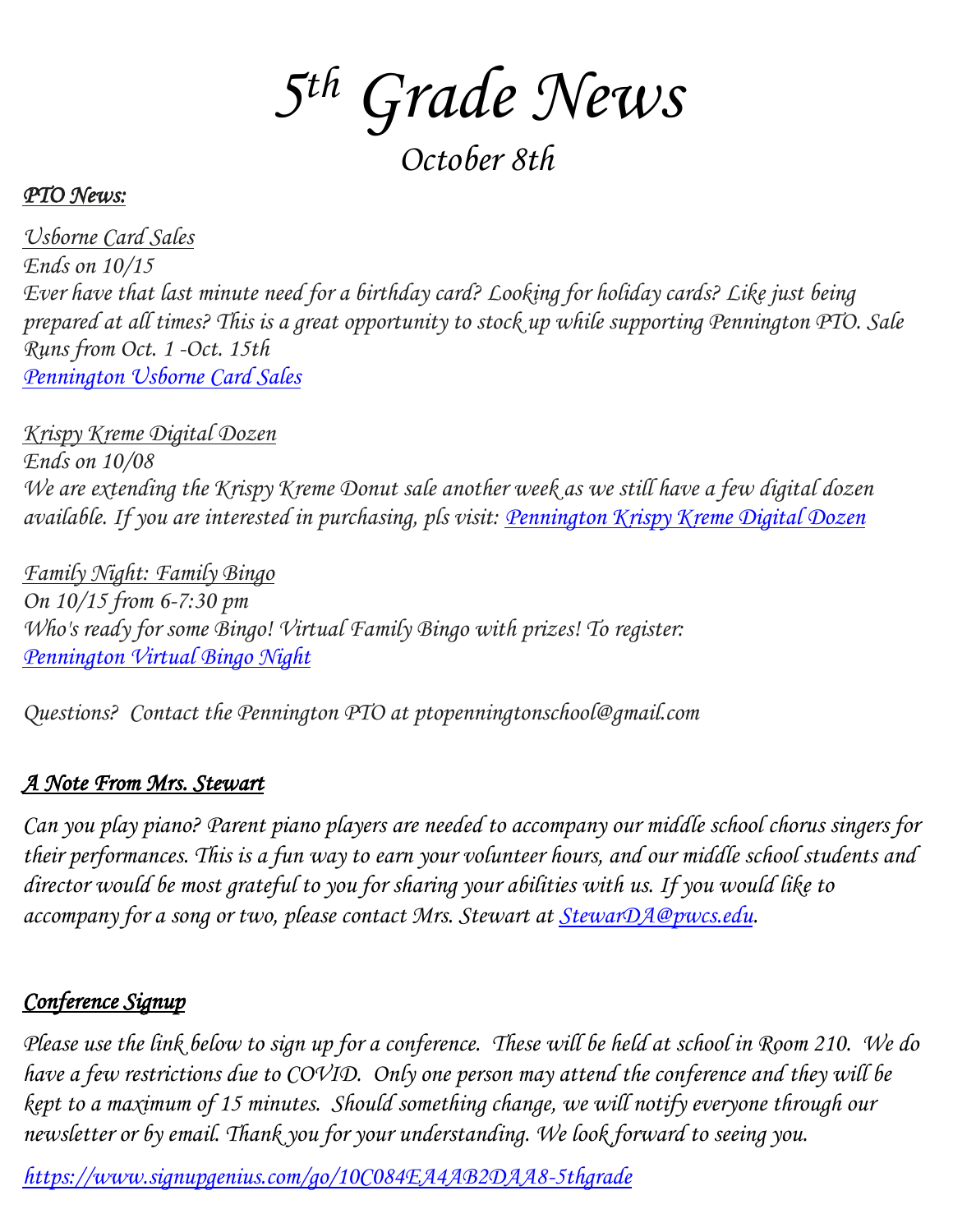*5 th Grade News*

*October 8th*

#### *Language Arts*

*This week the students read the non-fiction text, "Explore the Wild West!". They chose a sub-topic in the story and identified the main idea and supporting details. Then the wrote an informative summary paragraph using their notes. The students also practiced using critical vocabulary words, from the story, in a variety of activities. The students also worked on revising and editing their narrative. The final draft will be due on Friday, October 15. As we finish up unit one, we will prepare for our unit one assessment.*

## *Math*

*Grades from the Unit 2 math test will be entered next week. You will be able to check parentvue to see their grades for each standard. We are beginning our next unit on measurement. The focus of this unit is solving practical problems involving perimeter of polygons; area of rectangles, squares, and right triangles; volume of rectangular prisms; and elapsed time within a 24-hour period, using standard units of measure (U.S. Customary and metric). Students will develop procedures for finding the area of a right triangle and the volume of a rectangular solid. Given the equivalent measure of one unit, they will identify equivalent measurements within the metric system and solve practical problems involving length, mass, and liquid volume using metric units.*

*Math SOL objectives that will be covered:*

*5.8a Solve practical problems that involve perimeter, area, and volume in standard units of measure (U.S. Customary and metric).*

*5.8b Differentiate among perimeter, area, and volume and identify whether the application of the concept of perimeter, area, or volume is appropriate for a given situation.*

*5.9a Given the equivalent measure of one unit, identify equivalent measurements within the metric system for length, mass, and liquid volume.*

*5.9b Solve practical problems involving length, mass, and liquid volume using metric units.* 

*5.11 Solve practical problems related to elapsed time in hours and minutes within a 24-hour period.*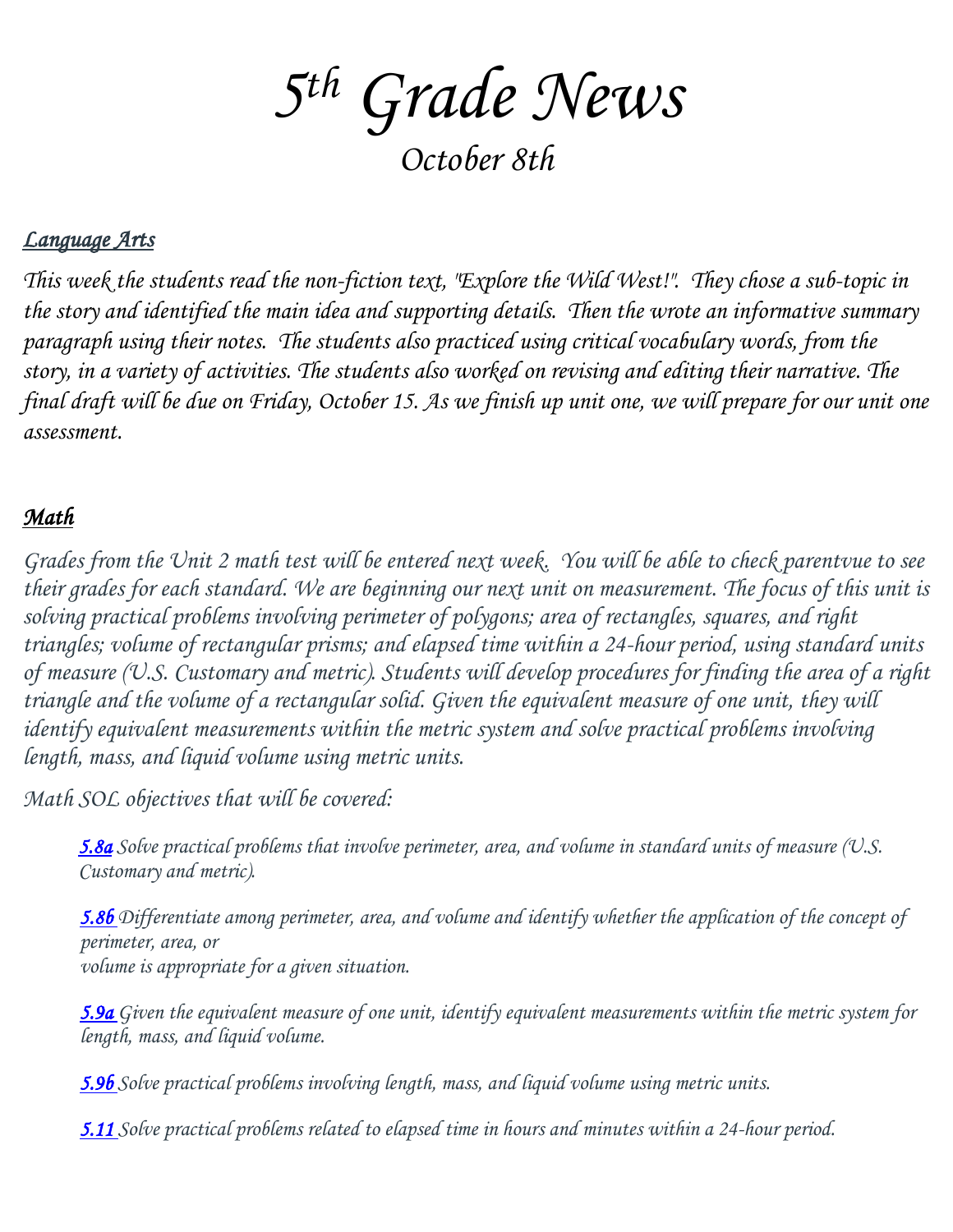*5 th Grade News*

*October 8th*

## *Science and Social Studies:*

*This shortened week we will be covering the rock cycle, weathering, erosion, and deposition in Science The class will have a quiz on these topics on Friday. Social Studies the students will continue working on their Northeast PowerPoint presentation.*

## *Questions Regarding Signet*

*To qualify for SIGENT, students must be preforming 2 years above grade level in language arts or mathematics. There are four categories which the committee reviews:*

- *1. Work samples,*
- *2. Teacher/ Parent reports*
- *3. Grades and Levels (1 or 2 years above grade level)*
- *4. Intelligence testing.*

*Students will not place if they have any Constants in any of these categories. The intelligence tests were given in 2nd and 3rd grades. Should you have any further questions please contact Mrs. Pfeiffer at: them my contact information if you have further questions at [pfeiffdm@pwcs.edu](mailto:pfeiffdm@pwcs.edu) or 703-530-4959.*

#### • *Próximos Eventos*

- *Lunes 11 de Octubreth - No hay clases*
- *Lunes 18 de Octubreth Reunión de asesoría y PTO @ 5:30 y 6:30 pm*
- *Viernes 15 de Octubreth Se vence el borrador de la escritura narrativa*
- *Viernes 15 de Octubreth Cuestionario sobre el ciclo de las rocas, la meteorización, la erosión y la deposición*
- *Lunes 25 de Octubreth Retomos de matemáticas*
- *Jueves 28 de octubreth Prueba de matemáticas de la unidad 3 ( FECHA TENTATIVA )*

#### *Dispositivos:*

*Estamos notando un aumento de estudiantes que traen computadoras portátiles que no se cargan. Parte de su trabajo diario es cargar su dispositivo para estar preparados para el día*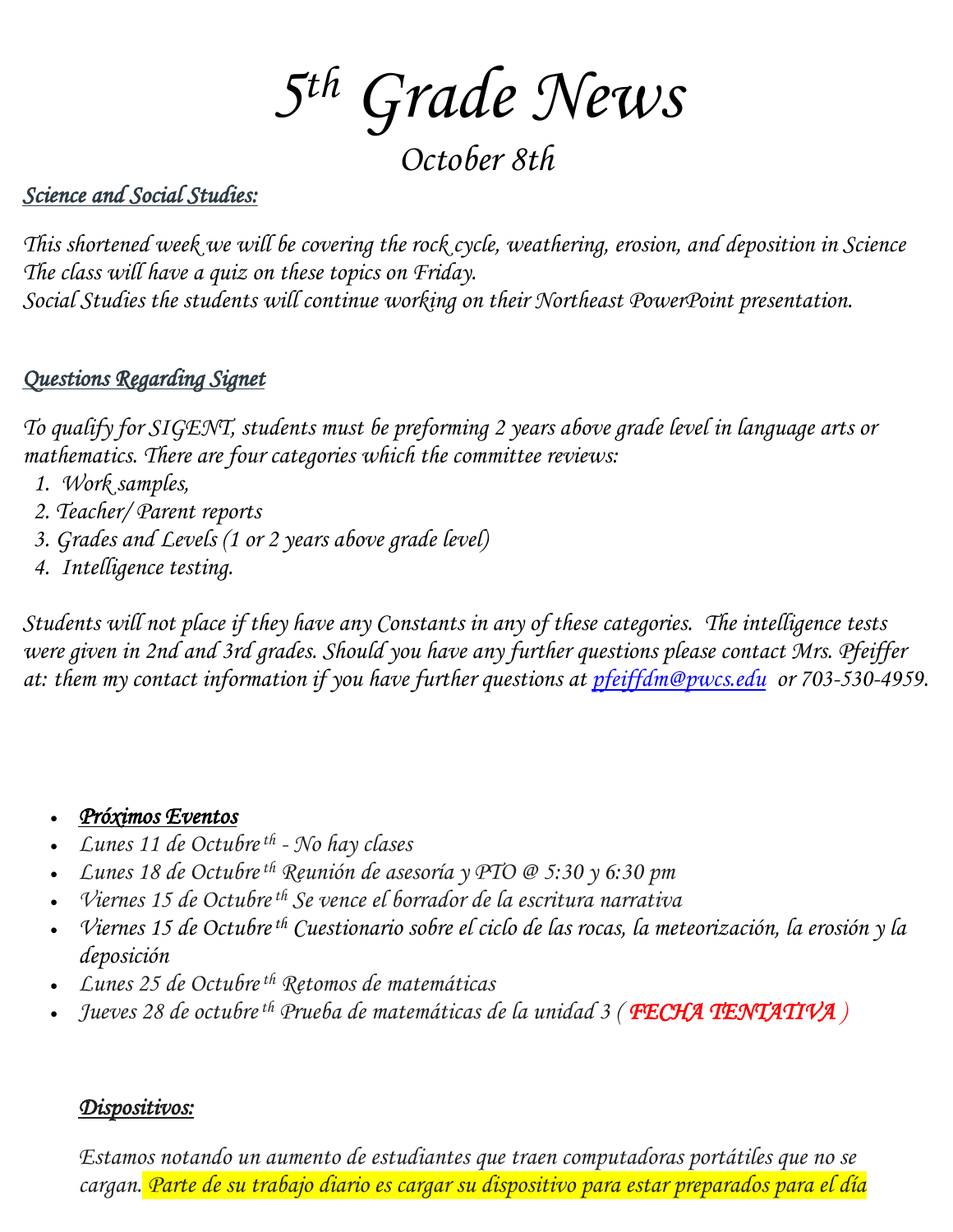*5 th Grade News*

*October 8th*

*siguiente. . Ayúdenos estableciendo una rutina para conectar su dispositivo por la noche y luego empacar sus dispositivos / enchufes a la mañana siguiente.*

### *Boletín de la semana pasada*

*Aparentemente, hubo un problema en el HUB al enviar el boletín el viernes pasado. No somos el único nivel de grado que se vio afectado. Incluyo ambos boletines esta semana.*

### *Botellas de agua*

*Estamos teniendo una gran cantidad de derrames de botellas de agua. Hemos tenido el trabajo de los estudiantes arruinado y los cargadores / enchufes de los dispositivos se mojaron. Asegúrese de que si su hijo trae una botella de agua a la escuela, sea a prueba de derrames y, preferiblemente, no se rompa fácilmente. Les hemos pedido a los estudiantes que también mantengan sus botellas de agua en el piso, lo que también ayudará a evitar que se caigan y se rompan.*

#### *De esta semana Tecnología Propina:*

*Por favor haz click [AQUÍ](https://www.canva.com/design/DAErlYxjCFA/Y_d6k3uytLd9wkJ4zqfcWQ/view?utm_content=DAErlYxjCFA&utm_campaign=designshare&utm_medium=link&utm_source=sharebutton) para abrir el boletín de esta semana titulado "Lo importante de la seguridad de las contraseñas".*

### *Noticias de PTO:*

*Venta de tarjetas Usborne*

*Termina el 15/10*

*¿Alguna vez tuviste esa necesidad de última hora de una tarjeta de cumpleaños? ¿Buscas tarjetas navideñas? ¿Como estar preparado en todo momento? Esta es una gran oportunidad para abastecerse mientras apoya a Pennington PTO. La oferta va desde el 1 de octubre hasta el 1 de octubre. 15*

*Venta de tarjetas [Pennington](http://track.spe.schoolmessenger.com/f/a/M4WceoVJnlKgqMWXiBELIw~~/AAAAAQA~/RgRjPfPzP4SYAWh0dHBzOi8vbmFtMTAuc2FmZWxpbmtzLnByb3RlY3Rpb24ub3V0bG9vay5jb20vP3VybD1odHRwcyUzQSUyRiUyRnRpbnl1cmwuY29tJTJGcGVubmluZ3RvbnNjaG9vbHVzYm9ybmVjYXJkcyZkYXRhPTA0JTdDMDElN0NNQ0NVTExBWCU0MHB3Y3MuZWR1JTdDMzJkNTVkYWIwNzcyNGMwMWY3YjEwOGQ5ODgxOWFhZDclN0MxN2IwOWE2ZDk1ZTQ0ZDFlODVlMzFjZTBkNGRlN2ZjMSU3QzAlN0MwJTdDNjM3NjkwNDY3NjAxOTc1MDI0JTdDVW5rbm93biU3Q1RXRnBiR1pzYjNkOGV5SldJam9pTUM0d0xqQXdNREFpTENKUUlqb2lWMmx1TXpJaUxDSkJUaUk2SWsxaGFXd2lMQ0pYVkNJNk1uMCUzRCU3QzIwMDAmc2RhdGE9QUFmaWdOMlI2MDg4SzFnJTJCMjhJeGgxOFFIRXhIZWNwa3hsMCUyRmE0R0JzcGMlM0QmcmVzZXJ2ZWQ9MFcHc2Nob29sbUIKYVtzwFxhMDNwNFIRTUNDVUxMQVhAcHdjcy5lZHVYBAAAAAE~) Usborne*

*Docena digital de Krispy Kreme*

*Termina el 08/10*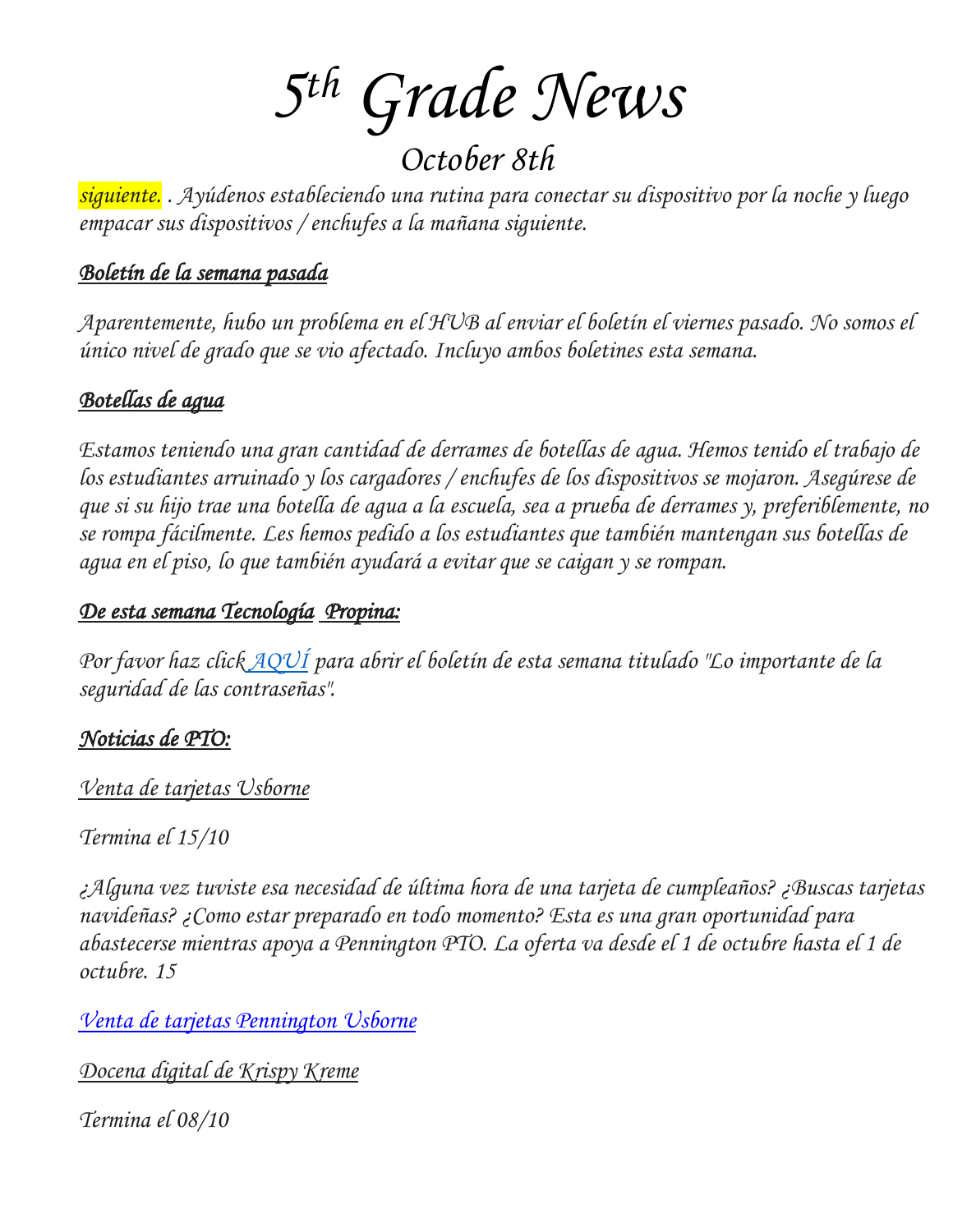*5 th Grade News*

*October 8th*

*Estamos ampliando la venta de Krispy Kreme Donut una semana más, ya que todavía tenemos algunas docenas digitales disponibles. Si está interesado en comprar, visite: [Pennington](http://track.spe.schoolmessenger.com/f/a/3ZhrLdkF8zj1dNh0IFLpzw~~/AAAAAQA~/RgRjPfPzP4SQAWh0dHBzOi8vbmFtMTAuc2FmZWxpbmtzLnByb3RlY3Rpb24ub3V0bG9vay5jb20vP3VybD1odHRwcyUzQSUyRiUyRnRpbnl1cmwuY29tJTJGcGVubmluZ3RvbnNjaG9vbGRvbnV0cyZkYXRhPTA0JTdDMDElN0NNQ0NVTExBWCU0MHB3Y3MuZWR1JTdDMzJkNTVkYWIwNzcyNGMwMWY3YjEwOGQ5ODgxOWFhZDclN0MxN2IwOWE2ZDk1ZTQ0ZDFlODVlMzFjZTBkNGRlN2ZjMSU3QzAlN0MwJTdDNjM3NjkwNDY3NjAxOTg0OTgxJTdDVW5rbm93biU3Q1RXRnBiR1pzYjNkOGV5SldJam9pTUM0d0xqQXdNREFpTENKUUlqb2lWMmx1TXpJaUxDSkJUaUk2SWsxaGFXd2lMQ0pYVkNJNk1uMCUzRCU3QzIwMDAmc2RhdGE9MUM3ckthOUc3NVczWHI3TTdJa01IU0kwT0FXJTJCNnJUdFpwQVY1ZkxpR01rJTNEJnJlc2VydmVkPTBXB3NjaG9vbG1CCmFbc8BcYTAzcDRSEU1DQ1VMTEFYQHB3Y3MuZWR1WAQAAAAB) Krispy Kreme Digital [Docena](http://track.spe.schoolmessenger.com/f/a/3ZhrLdkF8zj1dNh0IFLpzw~~/AAAAAQA~/RgRjPfPzP4SQAWh0dHBzOi8vbmFtMTAuc2FmZWxpbmtzLnByb3RlY3Rpb24ub3V0bG9vay5jb20vP3VybD1odHRwcyUzQSUyRiUyRnRpbnl1cmwuY29tJTJGcGVubmluZ3RvbnNjaG9vbGRvbnV0cyZkYXRhPTA0JTdDMDElN0NNQ0NVTExBWCU0MHB3Y3MuZWR1JTdDMzJkNTVkYWIwNzcyNGMwMWY3YjEwOGQ5ODgxOWFhZDclN0MxN2IwOWE2ZDk1ZTQ0ZDFlODVlMzFjZTBkNGRlN2ZjMSU3QzAlN0MwJTdDNjM3NjkwNDY3NjAxOTg0OTgxJTdDVW5rbm93biU3Q1RXRnBiR1pzYjNkOGV5SldJam9pTUM0d0xqQXdNREFpTENKUUlqb2lWMmx1TXpJaUxDSkJUaUk2SWsxaGFXd2lMQ0pYVkNJNk1uMCUzRCU3QzIwMDAmc2RhdGE9MUM3ckthOUc3NVczWHI3TTdJa01IU0kwT0FXJTJCNnJUdFpwQVY1ZkxpR01rJTNEJnJlc2VydmVkPTBXB3NjaG9vbG1CCmFbc8BcYTAzcDRSEU1DQ1VMTEFYQHB3Y3MuZWR1WAQAAAAB)*

*Noche familiar: Bingo familiar*

*El 15/10 de 6-7: 30 pm*

*¿Quién está listo para un poco de bingo? ¡Bingo familiar virtual con premios! Para registrarse:*

*Noche de bingo virtual de [Pennington](http://track.spe.schoolmessenger.com/f/a/_4VMqHRNpPQn4opsV5i-iQ~~/AAAAAQA~/RgRjPfPzP4SlAWh0dHBzOi8vbmFtMTAuc2FmZWxpbmtzLnByb3RlY3Rpb24ub3V0bG9vay5jb20vP3VybD1odHRwcyUzQSUyRiUyRnd3dy5zaWdudXBnZW5pdXMuY29tJTJGZ28lMkYyMEYwODRBQUVBRjIyQTZGODUtcGVubmluZ3RvbiZkYXRhPTA0JTdDMDElN0NNQ0NVTExBWCU0MHB3Y3MuZWR1JTdDMzJkNTVkYWIwNzcyNGMwMWY3YjEwOGQ5ODgxOWFhZDclN0MxN2IwOWE2ZDk1ZTQ0ZDFlODVlMzFjZTBkNGRlN2ZjMSU3QzAlN0MwJTdDNjM3NjkwNDY3NjAxOTk0OTM2JTdDVW5rbm93biU3Q1RXRnBiR1pzYjNkOGV5SldJam9pTUM0d0xqQXdNREFpTENKUUlqb2lWMmx1TXpJaUxDSkJUaUk2SWsxaGFXd2lMQ0pYVkNJNk1uMCUzRCU3QzIwMDAmc2RhdGE9TDdSMUh1c1dXVThWUFhQTmElMkJqODRMZGJmZnVXT2dISjNINzdMWkFIMm1rJTNEJnJlc2VydmVkPTBXB3NjaG9vbG1CCmFbc8BcYTAzcDRSEU1DQ1VMTEFYQHB3Y3MuZWR1WAQAAAAB)*

*¿Preguntas? Póngase en contacto con el PTO de Pennington en ptopenningtonschool@gmail.com*

## *Una nota de la Sra. Stewart*

*¿Puedes tocar el piano? Se necesitan pianistas padres para acompañar a los cantantes del coro de la escuela secundaria en sus presentaciones. Esta es una manera divertida de ganar sus horas de voluntariado, y nuestros estudiantes de secundaria y el director le agradecerían mucho por compartir sus habilidades con nosotros. Si desea acompañar una canción o dos, comuníquese con la Sra. Stewart al [StewarDA@pwcs.edu](mailto:StewarDA@pwcs.edu) .*

### *Inscripción a la conferencia*

*Utilice el enlace a continuación para inscribirse en una conferencia. Estos se llevarán a cabo en la escuela en el salón 210. Tenemos algunas restricciones debido a COVID. Solo una persona podrá asistir a la conferencia y se mantendrá en un máximo de 15 minutos. Si algo cambia, se lo notificaremos a todos a través de nuestro boletín o por correo electrónico. Gracias por su comprensión. Esperamos verte.*

*<https://www.signupgenius.com/go/10C084EA4AB2DAA8-5thgrade>*

## • *Artes del lenguaje*

*Esta semana los estudiantes leyeron el texto de no ficción, "Explore the Wild West!". Eligieron un subtema de la historia e identificaron la idea principal y los detalles de apoyo. Luego, escribieron un párrafo de resumen informativo utilizando sus notas. Los estudiantes también practicaron el*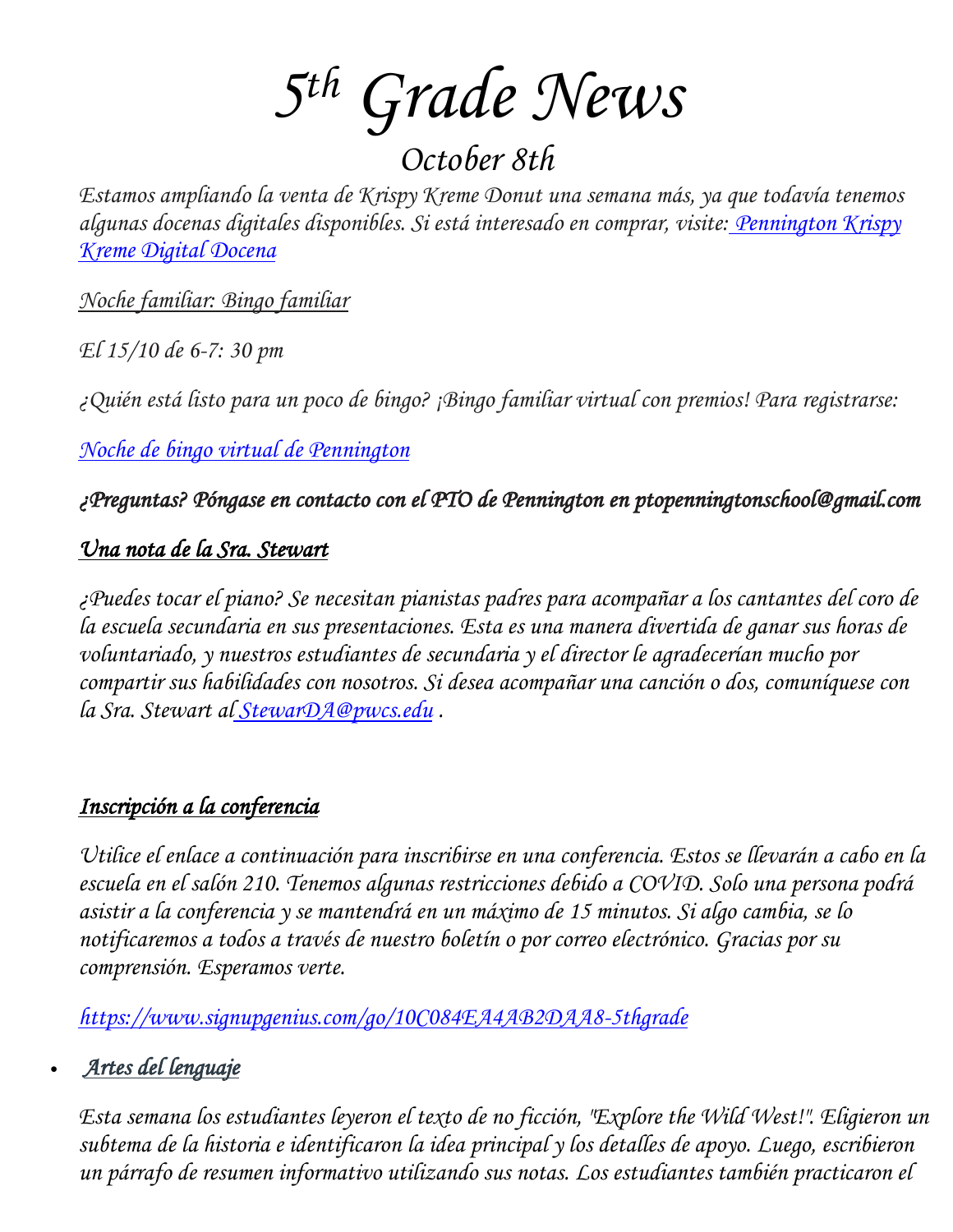*5 th Grade News*

*October 8th*

*uso de palabras de vocabulario crítico, de la historia, en una variedad de actividades. Los estudiantes también trabajaron en la revisión y edición de su narrativa. El borrador final se entregará el viernes 15 de octubre. Cuando terminemos la unidad uno, nos prepararemos para nuestra evaluación de la unidad uno.*

#### *Matemáticas*

*Las calificaciones de la prueba de matemáticas de la Unidad 2 se ingresarán la próxima semana. Podrá verificar parentvue para ver sus calificaciones para cada estándar. Estamos comenzando nuestra próxima unidad de medición. El enfoque de esta unidad es resolver problemas prácticos que involucran perímetro de polígonos; área de rectángulos, cuadrados y triángulos rectángulos; volumen de prismas rectangulares; y el tiempo transcurrido dentro de un período de 24 horas, utilizando unidades de medida estándar (sistema métrico y habitual de EE. UU.). Los estudiantes desarrollarán procedimientos para encontrar el área de un triángulo rectángulo y el volumen de un sólido rectangular. Dada la medida equivalente de una unidad, identificarán medidas equivalentes dentro del sistema métrico y resolverán problemas prácticos que involucran longitud, masa y volumen de líquido usando unidades métricas.*

*Objetivos de matemáticas SOL que se cubrirán:*

*5.8a Resolver problemas prácticos que involucran perímetro, área y volumen en unidades de medida estándar (sistema métrico y tradicional de EE. UU.).*

*5.8b Diferenciar entre perímetro, área y volumen e identificar si la aplicación del concepto de perímetro, área o*

*el volumen es apropiado para una situación dada.*

*5.9a Dada la medida equivalente de una unidad, identifique medidas equivalentes dentro del sistema métrico para longitud, masa y volumen de líquido.*

*5.9b Resolver problemas prácticos que involucren longitud, masa y volumen de líquido usando unidades métricas.*

*5.11 Resolver problemas prácticos relacionados con el tiempo transcurrido en horas y minutos en un período de 24 horas.*

### *Ciencias y estudios sociales:*

*Esta semana abreviada cubriremos el ciclo de las rocas, la meteorización, la erosión y la deposición en Science.*